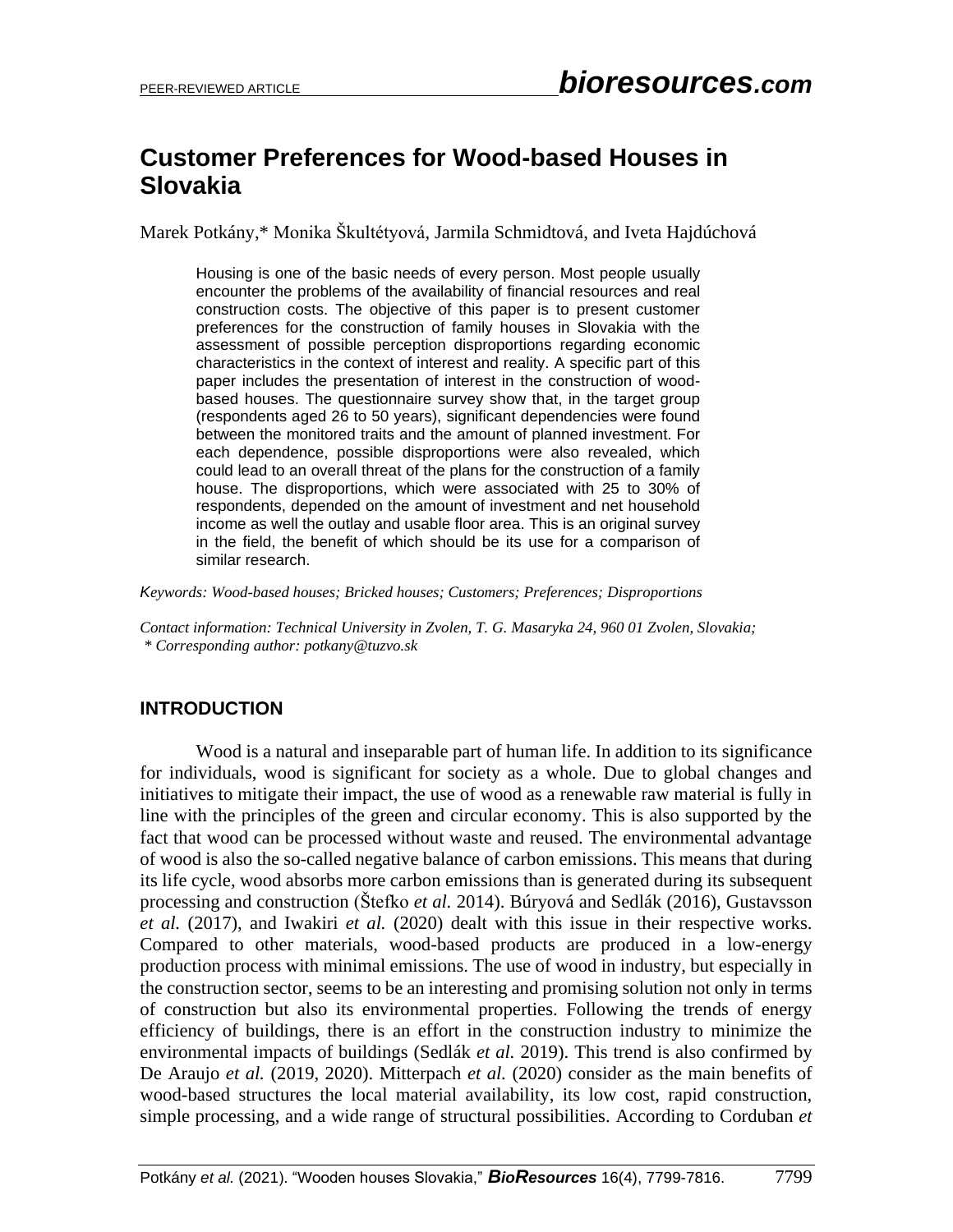*al.* (2017) wood allows civil engineers to construct light, standardized building structures with excellent thermal insulation properties. Maťová and Kaputa (2018) analyzed the attitudes of Slovak architects towards wood as a construction material. Their results claim that most of the active architects prefer masonry-based materials, especially in the cases of civil and industrial buildings. At the same time, they state that in Slovakia, mistrust continues to be found towards wooden structures, for which fire resistance remains the most negatively perceived property of wood. This is followed by properties such as the durability of wood and resistance to weather conditions. Results of the study by Östman *et al.* (2017) and also Gosselin *et al.* (2017) pointed out the questionable technical aspects of wood (acoustic performance, stability and wood shrinkage, humidity, protection against insects, wind, rot, water, and earthquakes) and other main barriers (national building codes, cost, material durability, and fire resistance). In contrast, Müller *et al.* (2016) affirm that the tendency in the area of the wooden building heading to the construction of multifunctional houses is acceptable by a wide community of civil engineers and designers. For example, De Araujo *et al.* (2018) state that the wooden housing production sector in Brazil still faces obstacles in the three observed fields, especially for the negative aspects of house financing, housing technique certification, skilled hand labour, general costs incurred in local production, tax exemptions, public policies, and utilization of wooden houses in public works. From the point of view of the growth potential of wooden buildings, the perceptions of potential customers are especially important. The work's findings of the study by Skultetyova *et al.* (2019) regarding customer preferences of the advantages and disadvantages of wood-based houses provide the following results. The most perceived disadvantages of Slovak customers include low resistance to natural disasters, low lifetime, and low fire resistance. The three most important advantages of wooden buildings include excellent thermal insulation properties, lower operating costs for heating, and a healthy indoor microclimate (Škultétyová 2019).

The wood processing industry is a growing sector in Slovakia that has been trying to look for possibilities of more efficient input raw material recovery with higher added value for several years. The market with wooden buildings has recorded an increasing interest of the wide public in the last decade. This is evidenced by the total number of built family houses, which grows in Slovakia annually. According to the statistics of the Association of Wood Processors of the Slovak Republic (Vašuta 2019), the share of wooden buildings increased to 10% in the last 8 to 10 years. However, the authors' view is a bit more cautious, and a level of 7% is estimated. Approximately 700 wood-based buildings are constructed every year. The arguments for this statement are the result of the authors' telephone survey of regional building authorities in 2019 regarding the acceptance procedures for wood-based houses. The section of wooden buildings of the Association of Wood Processors of the Slovak Republic estimates that by 2025 the share of buildings with a wood-based structure could increase to the level of 30% of the total completed constructions (Architektúra/Stavebníctvo/Biznis 2018). In fact, this is an ambitious plan that will require support not only from the sector itself but also from the state.

For comparison, the share of wooden buildings in the Czech Republic is at the level of 15%, in German-speaking countries 30 to 50%, and in Scandinavian countries more than 70% (Woodhouse Company Ltd. 2020). Available construction systems of wooden buildings were presented in the work of De Araujo *et al.* (2016) for a global scenario. Wood-based buildings have long attracted the attention of both domestic and foreign authors. Most authors deal with the issue of comparing the composition of building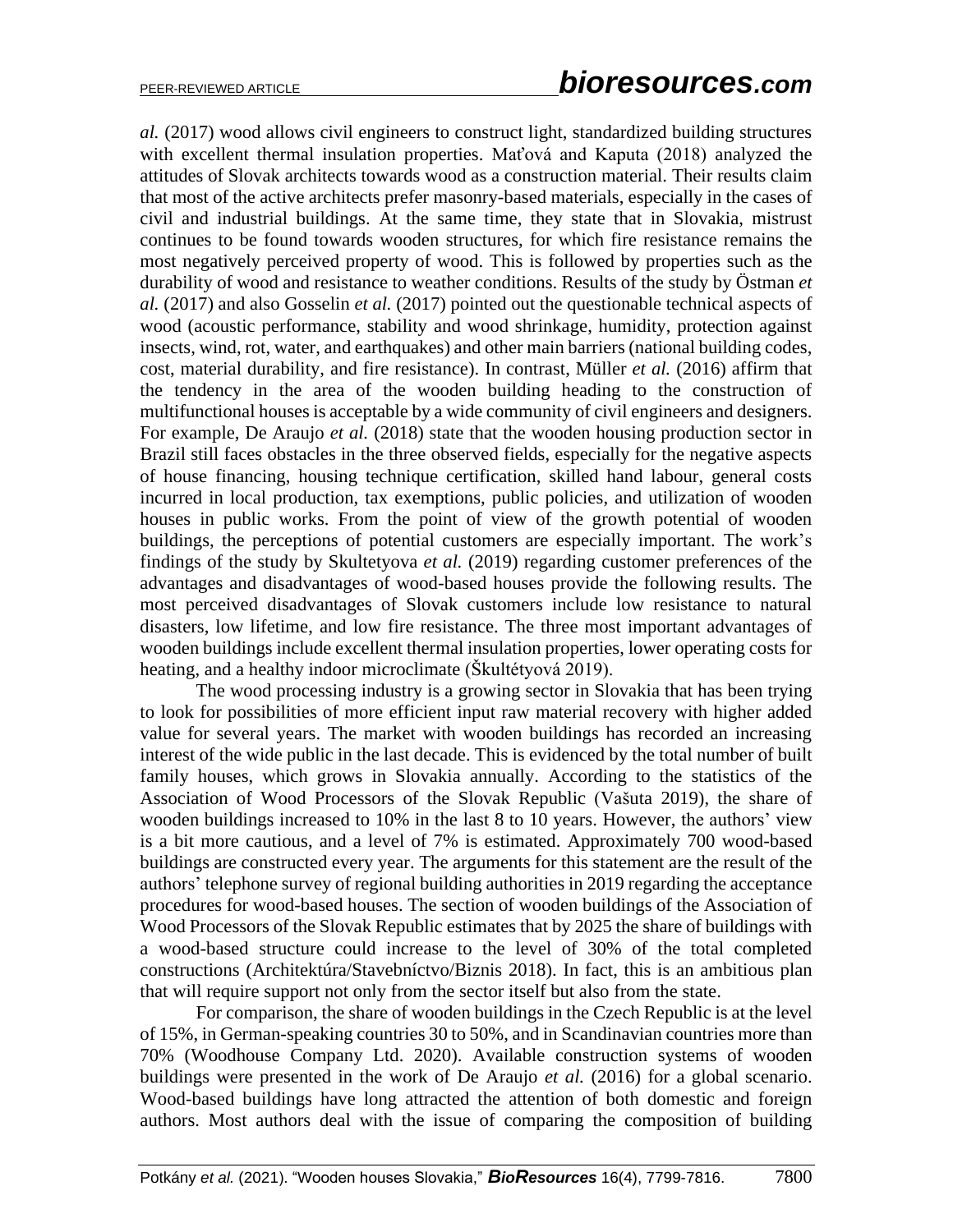structures and their impact on the environment through the methodology of the Life Cycle Assessment (Su *et al.* 2017; Vilches *et al.* 2017; Potkány *et al.* 2018; Dara *et al.* 2019; Mitterpach *et al.* 2020) or by comparing the efficiency of wooden buildings with different energy standards (Sloup *et al.* 2019). Such studies essentially point to the environmental aspect of wood-based building structures compared to masonry buildings. Other authors (Niemelä *et al.* 2017; Dwaikat and Ali 2018; Potkány *et al.* 2019; Illankoon *et al.* 2020) deal with economic aspects, while they analyze the costing of building structures with respect to individual life cycle costs through the methodology Life Cycle Costing.

For the development of the construction sector, it is necessary to pay attention to another important aspect. This aspect is the potential customer and individual preferences and requirements. Knowledge of the customer's preferences is a necessary part of the success of the product on the market. People´s preferences are based on knowledge of the psychological perception of customers' ideas in terms of the utility properties of the product. For family dwelling buildings, it is a feeling of comfort, sufficient usable floor area, as well as a visual idea of the house attractiveness. However, it is important to note, that structural features are mainly regarded in this point, since many populations still consider wood as a second-rate construction material, and thus a timber building has been seen as secondary alternative. However, some of these customer´s requirements can be transformed into the conditions of a reference building. Therefore, this area has become one of the secondary goals of this survey.

Lenoch and Hlaváčková (2015) examined the opinion of customers and partially also the preferences of the users of wooden buildings on the sample of more than 1,000 Czech households. Their findings dealt with differences in socio-economic characteristics of satisfied and dissatisfied users of wooden family houses and made recommendations for the elimination of the number of the dissatisfied users. German authors Gold and Rubik (2009) classified eight customer groups of wooden buildings on a representative sample of German respondents. They identified up to 47% of the population as a potential target group for marketing activities promoting wood-based houses. Finnish scientists Gibler and Tyvimaa (2014) studied socio-economic parameters of users of wood-based houses in Finland. Toppinen *et al.* (2013) researched consumer perceptions of environmental and social sustainability of wood products in the Finnish market. The perceived environmental and social sustainability of wood products was observed to be a two-dimensional construct consisting of "General environmental and social sustainability" and "Specific social sustainability" reflecting strong consumer need for product safety. The results of a study by Wang *et al.* (2014) verify the crucial role that the UK government has played in GB formation, promotion and development and showed a positive increase in using wood in the UK construction sector, supporting the notion that the environmental performance of wood is the major driver in embracing wood in the GB concept. One of the criteria was the financial situation of the users, which divided the customers into four type groups. Schauerte (2013) tried to identify product attributes for quality function deployment (QFD) from the point of consumer perceptions of wooden multi-storey houses. Results revealed ten product attributes ranked by importance, to be further translated into engineering characteristics within QFD. Wang *et al.* (2014) examined customer preferences in the context of green marketing requirements. Within the analysis of available literature, the current authors have not found any study that would deal with the analysis of possible disproportions of customer preferences of wooden building users. Available information includes the disproportion analysis between the expected and delivered functionality of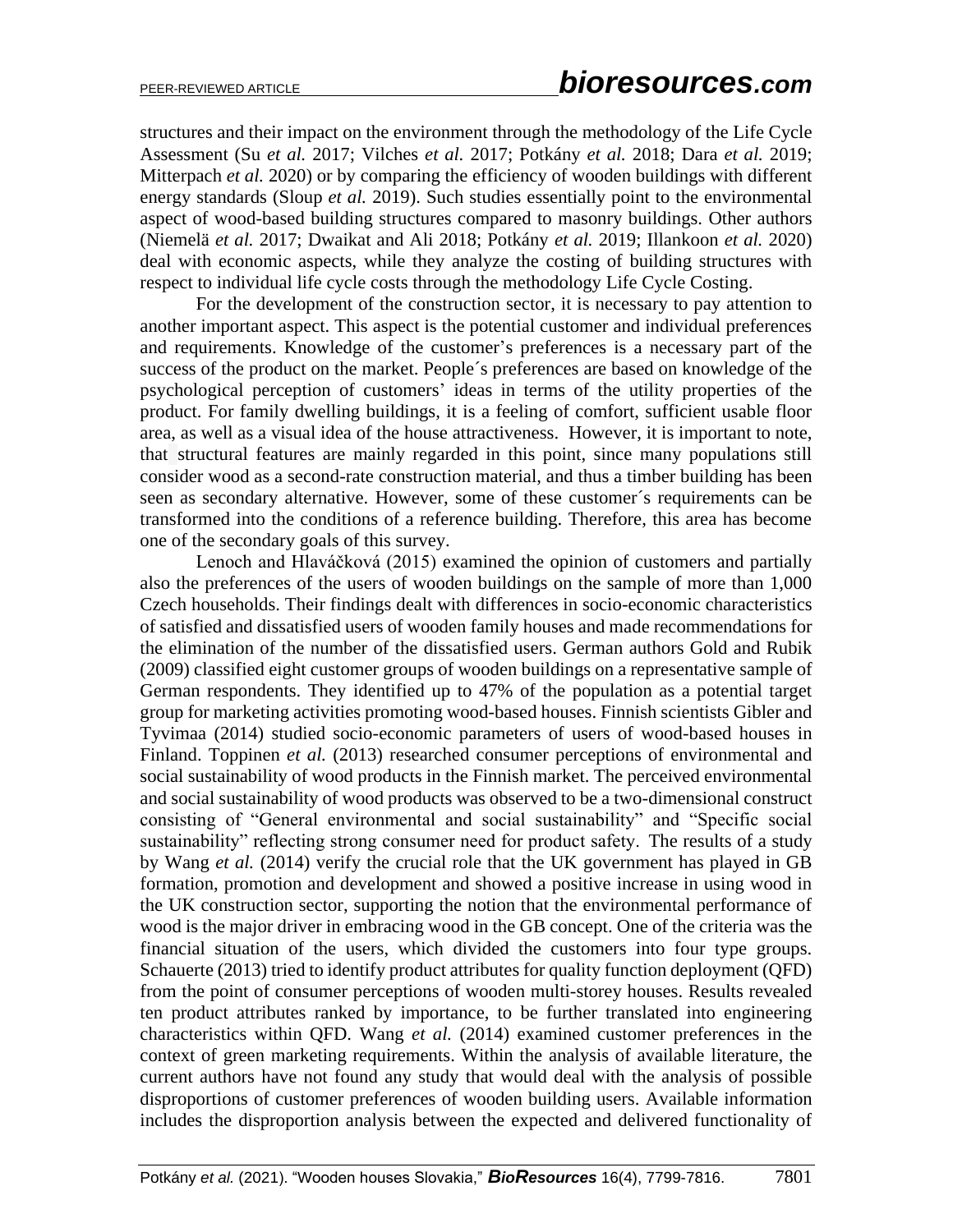information technologies solutions (Charvat and Voracek 2012) as well as the analysis of differences between the opinions of Slovak and Croatian customers concerning materials for wooden furniture (Kaputa *et al.* 2018). Additionally, the facts led the current authors to carry out this survey, which they consider to be original. The main aim of this paper is, through the results of a questionnaire survey, to present customer preferences for the construction of family houses in Slovakia with an assessment of possible disproportions in the emotional perception of economic characteristics in the context of interest *vs.* reality. A specific part of this paper includes the presentation of interest in the construction of wood-based houses.

# **EXPERIMENTAL**

# **Questionnaire Design**

Based on the results of the survey with a selected sample of respondents, the research objective was to identify customer preferences for the reference building through technical and economic conditions. The intention is to reveal possible disproportions in the target group of customers within the analysis of economic preferences with an assessment of the real possibilities of their financing. With the use of the questionnaire survey, the paper aimed to determine the awareness about wooden buildings and user-preferences of customers in the area of interest and realization of the construction of wood-based family houses. The methodology consisted of two phases. The first phase analyzed the theoretical background of domestic and foreign studies presented in available databases in the subject matter. In this phase, the principles of scientific methods of analysis, synthesis of analogy, and deduction were used. The second phase focused on the evaluation of primary sources obtained through an empirical questionnaire. The third phase presented the results and findings within the limitations of the survey.

The main part was the primary survey, which was preceded by a pre-survey. The purpose of the pre-survey was to reveal problem questions, and these results were used only to refine specific answers in the questionnaire. Fifty respondents participated in the pre-survey. The primary survey was carried out from February to May 2019 through an electronic questionnaire platform published *via* the questionnaire system SURVIO (SURVIO, Brno, Czech Republic). Potential respondents were addressed individually with subsequent sharing *via* social networks.

The questionnaire was divided into several independent parts:

Part 1 – To obtain the basic demographic data and economic and social characteristics of the respondents;

Part 2 – To find out interest and awareness of wooden buildings with the identification of the perception of potential advantages and disadvantages of wood-based buildings;

Part 3 – To discover customer preferences regarding the construction of a family house.

This paper does not provide the complete wording of the questions from the questionnaire. The reason is their considerable extent. The intention is to analyse only a partial part of the answers. The meaning of the individual questions will be clear from the results presented in the separate part of this paper.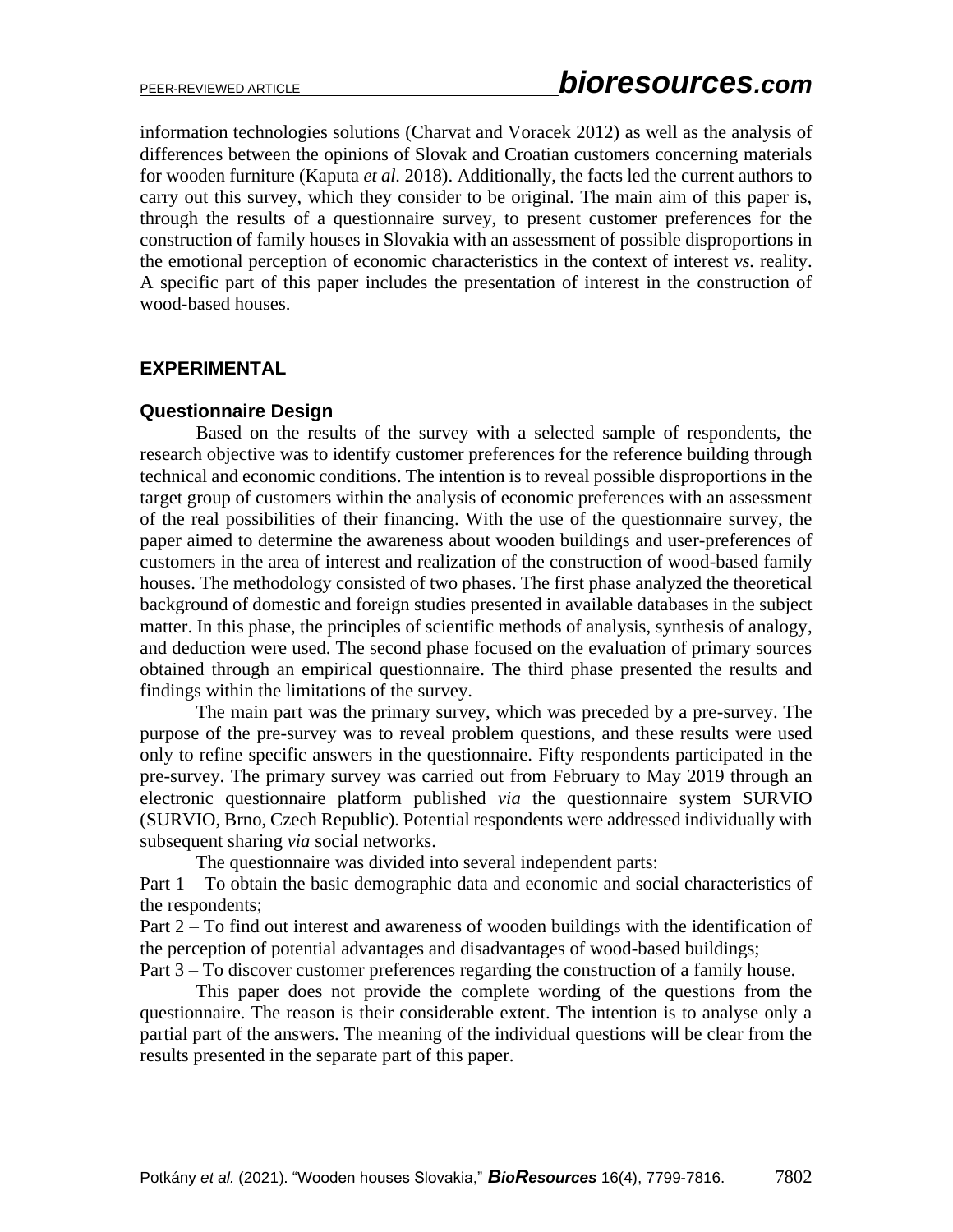#### **Data Collection and Sample Size**

The first step identified a target demographic of the survey – adult people, both men and women over the age of 18, interested in solving their housing by building a family house.

Next, the optimal sample size to estimate population parameters was quantified. Assuming a large population (size more than 20,000) following the Cochran's formula (a 0.95 degree of confidence and a 5% margin error) it was necessary to get minimum 385 complex answers from survey respondents (Mason and Lind 1990),

$$
n = \left(\frac{z}{e}\right)^2 \cdot p \cdot (1 - p) \tag{1}
$$

where  $\zeta$  is the value associated with degree of selected confidence,  $e$  is the maximum allowable error, and  $p$  is the estimated proportion ( $p = 0.50$  in the case of no logical estimate). Under these conditions the sample size of 385 was a sufficient minimum, as indicated in Eq. 2.

$$
n \ge \frac{1.96^2 \cdot 0.5 \cdot 0.5}{0.5^2} \doteq 385
$$
respondents (2)

This number means the correctly completed questionnaires, not just the number of people invited to take the survey. Based on previous experience with the response rate when the amount of people who properly responded to our surveys varied from 35 to 65%, it was decided to invite 2,500 people to reach the desired sample size.

An online survey was distributed by emails to a given list of contacts. These were obtained by directly addressing the visitors to the Slovak exhibitions and fairs; the emails focused partly on presenting producers of wooden buildings in Slovakia and the subsequent consent of visitors to participate in the survey. The electronic questionnaire platform published *via* the questionnaire system SURVIO (SURVIO, Brno, Czech Republic) helped the authors to accurately collect survey responses and turn them into an analyzed report. The research was carried out from February to May 2019.

The survey succeeded in collecting a total of 1,228 responses from respondents of the target demographic. The response rate was 49%. The number of 1,228 was restricted to a finite group of 802 respondents in the age category of 26 to 50. This most productive group has a logical assumption not only of the greatest interest in the construction of a family house but also a realistic assumption of the fulfilment of this idea.

The information on the age composition of the target population was obtained from Statistical Office of the Slovak Republik (Table 1).

| Age category   | <b>Population</b> |        | <b>Sample</b> |        |
|----------------|-------------------|--------|---------------|--------|
| 26 to 35 years | 799,866           | 38.57% | 305           | 38.03% |
| 36 to 50 years | 1,274,088         | 61.43% | 497           | 61.97% |
| Total          | 2,073,954         | 100%   | 802           | 100%   |

|  |  | <b>Table 1. Proportions of Age Categories</b> |  |  |
|--|--|-----------------------------------------------|--|--|
|--|--|-----------------------------------------------|--|--|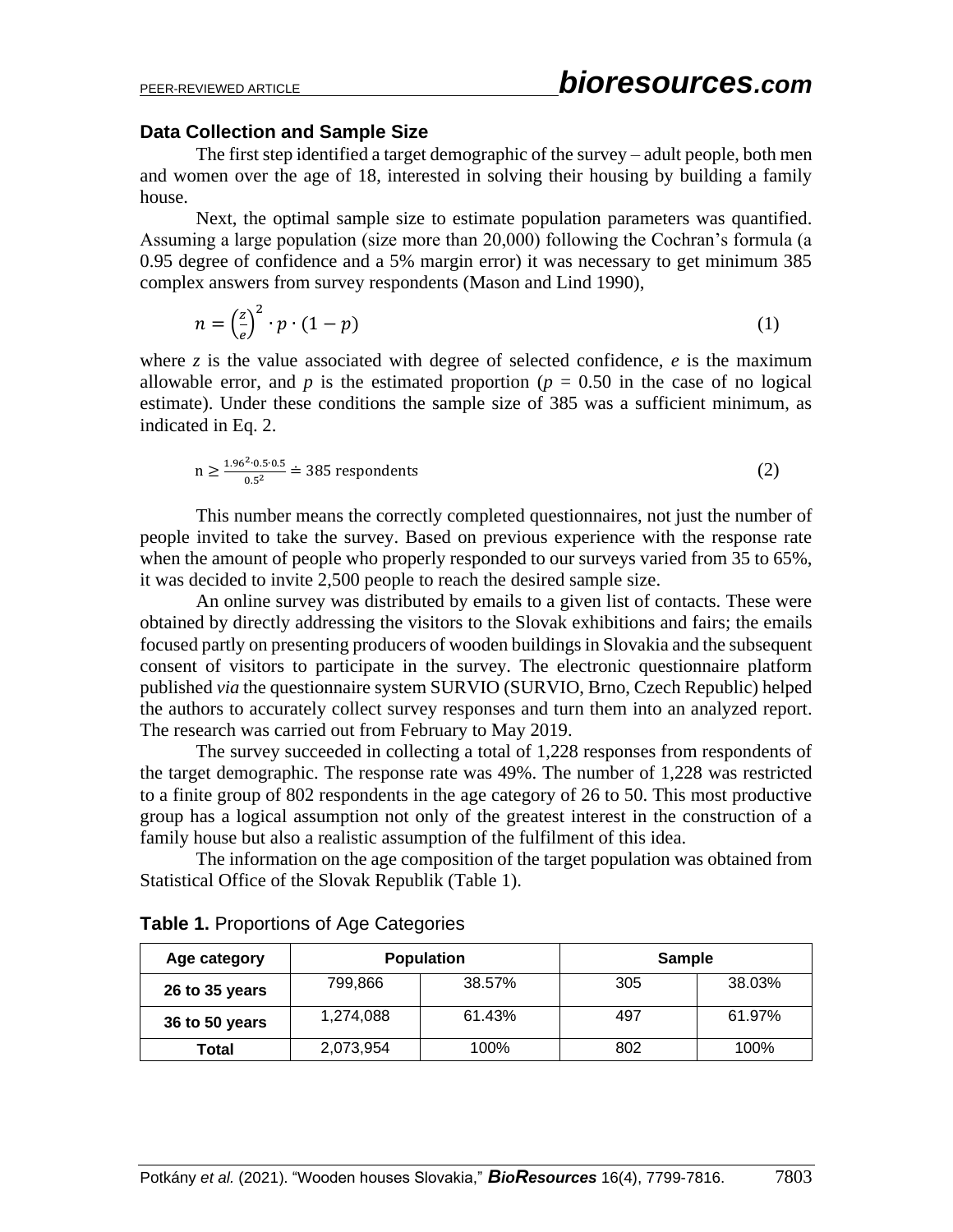The representativeness of the sample was tested according to the age using the Chisquare goodness-of-fit test (Table 2). There was no significant difference  $(p=0.755)$ between the age category proportions of the sample and the target population.

|                | <b>Observed vs. Expected Frequencies</b><br>Chi-Square Goodness-of-Fit = $0.097$ df=1 p=0.755 |     |         |              |  |  |
|----------------|-----------------------------------------------------------------------------------------------|-----|---------|--------------|--|--|
| Age category   |                                                                                               |     | $O - F$ | $(O - E)2/O$ |  |  |
| 26 to 35 years | 305                                                                                           | 309 | $-4.30$ | 0.06         |  |  |
| 36 to 50 years | 497                                                                                           | 493 | 4.30    | 0.03         |  |  |
| Total          | 802                                                                                           | 802 | ი იი    | 0.09         |  |  |

**Table 2.** Chi-Square Goodness-of-Fit Test

Depending on the evaluation research question, the authors used the chi-quadrat test. The explanation of the applied testing methodology can be found in Kohler (1988). The analysis of possible disproportions was tested at the significance level of  $\alpha = 0.05$ using the statistical program SPSS (SPSS Inc., Chicago, IL, USA). The authors were interested in answering the following research question: Research question RQ1 "Are there any disproportions based on the perception of selected economic ideas of the target group of potential Slovak customers and the real possibilities of their financing?"

# **RESULTS AND DISCUSSION**

During the primary survey, a total of 1,228 responses were obtained, which were then further analyzed based only on input from respondents in the age category of 26 to 50 based on logical arguments. The basic characteristics of this research sample are presented in Table 3. Selected demographic characteristics (gender and age structure of respondents which demonstrated interest in building a family house) are also presented in Fig. 1.

| <b>Indicator</b>                                   |                        | <b>Frequency</b> |                 |  |
|----------------------------------------------------|------------------------|------------------|-----------------|--|
|                                                    |                        | Absolute         | <b>Relative</b> |  |
| Gender                                             | Female                 | 386              | 48.13%          |  |
|                                                    | Male                   | 416              | 51.87%          |  |
| Age                                                | 26 to 35 years         | 404              | 50.37%          |  |
|                                                    | 36 to 50 years         | 398              | 49.63%          |  |
|                                                    | Lower education        | 42               | 5.23%           |  |
| <b>Education</b>                                   | Upper education        | 246              | 30.67%          |  |
|                                                    | Higher education       | 514              | 64.10%          |  |
|                                                    | Capital city           | 30               | 3.74%           |  |
|                                                    | Town 50.000-250.000    | 172              | 21.45%          |  |
| Location                                           | Town 25.000-50.000     | 164              | 20.45%          |  |
|                                                    | Town 10.000-25.000     | 104              | 12.96%          |  |
|                                                    | Town/village to 10.000 | 332              | 41.40%          |  |
|                                                    | <b>Tenement house</b>  | 280              | 34.91%          |  |
| <b>Current State</b><br>Apartment in a brick house |                        | 112              | 13.97%          |  |
| of Housing                                         | <b>Brick house</b>     | 380              | 47.38%          |  |
|                                                    | Wooden house           | 30               | 3.74%           |  |

**Table 3.** Composition of the Research Sample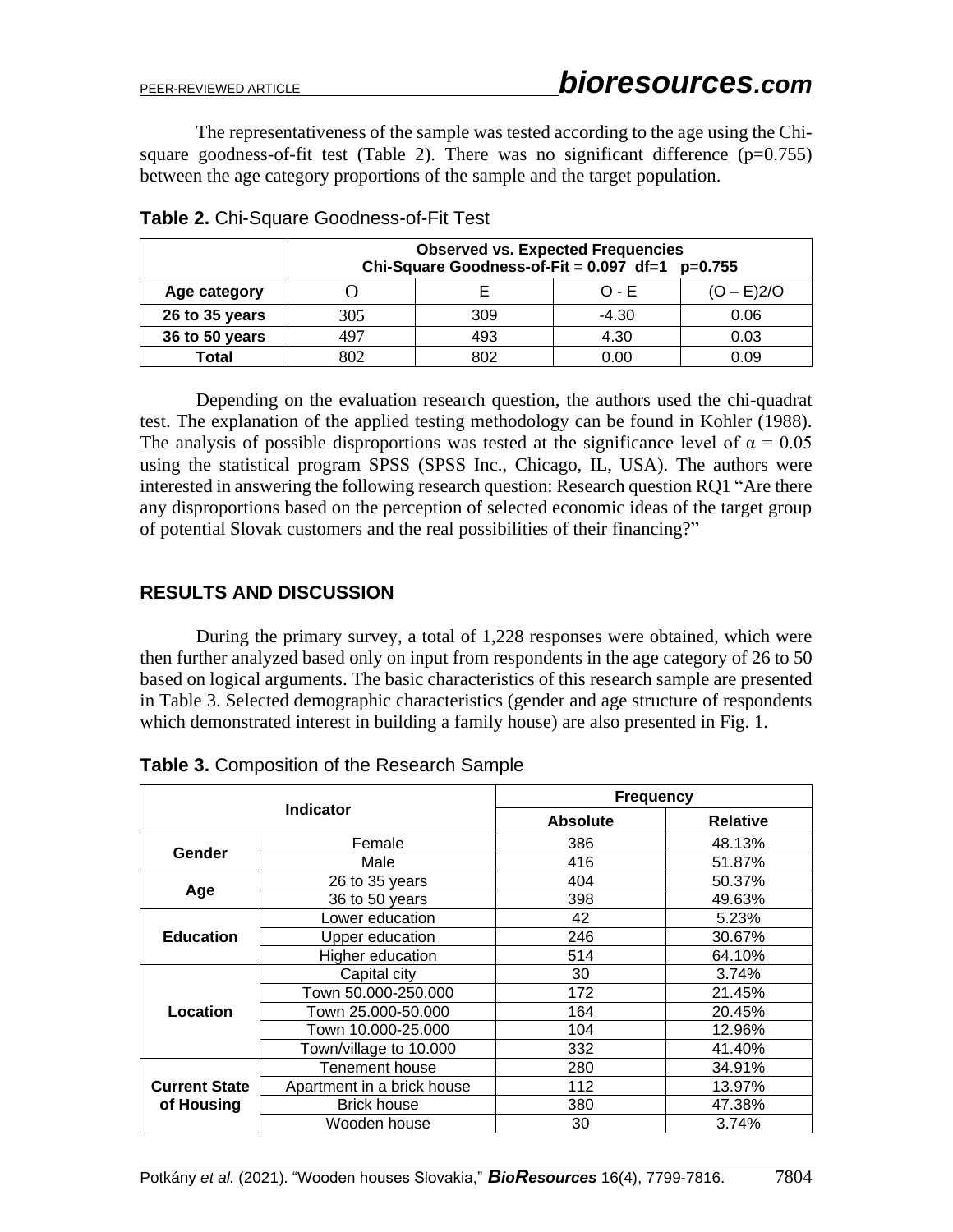Thus, a total of 802 opinions of respondents in the target group of 26 to 50 years were processed. From this amount, those respondents who expressed a real interest in solving their housing situation in the form of the construction of a family house in the near future were subsequently selected. A total of 564 respondents were identified in this way, which is in terms of the representativeness methodology (Eq. 1), a sufficient sample to generalize the obtained opinions. Apart from that amount, only more than a third (35%, which represents approximately 200 respondents) was considering the possibility of a family-house building produced with wood. The remaining 65% preferred conventional masonry construction (Fig. 1). The authors' attention was also focused on the level of awareness of the wooden buildings of these respondents. The results show that up to 288 respondents had no or only partial information on wooden buildings. Low awareness may be one of the reasons why the construction of classic brick houses was generally preferred. This clearly indicates a low level of awareness about timber construction producers and the benefits and potential effects of wood-based houses. Additionally, 76 respondents who preferred masonry buildings had information in a broader context about the wooden buildings. However, despite this fact, they expressed a negative attitude. This may also be due to persistent concerns about the risk of construction of wood-based houses. They are presented in the works of Östman *et al.* (2017) and Draghici and Maican (2018) and include stability and wood shrinkage, humidity, protection against insects, wind, rot, water, and earthquakes) and other main barriers (national building codes, cost, material durability, and fire resistance). The research of Lähtinen *et al.* (2019) considers views of consumers on the benefits of wood from technological, ecological, social, and economic perspectives. According to the factor analysis results, there are two main consumer categories based on their perceptions on sustainability benefits of wood, *i.e.* those favouring ecological and physio-technological benefits of wood and those favouring aesthetic and well-being benefits of wood.



**Fig. 1.** Preferences of brick buildings in relation to the knowledge about the construction of wooden buildings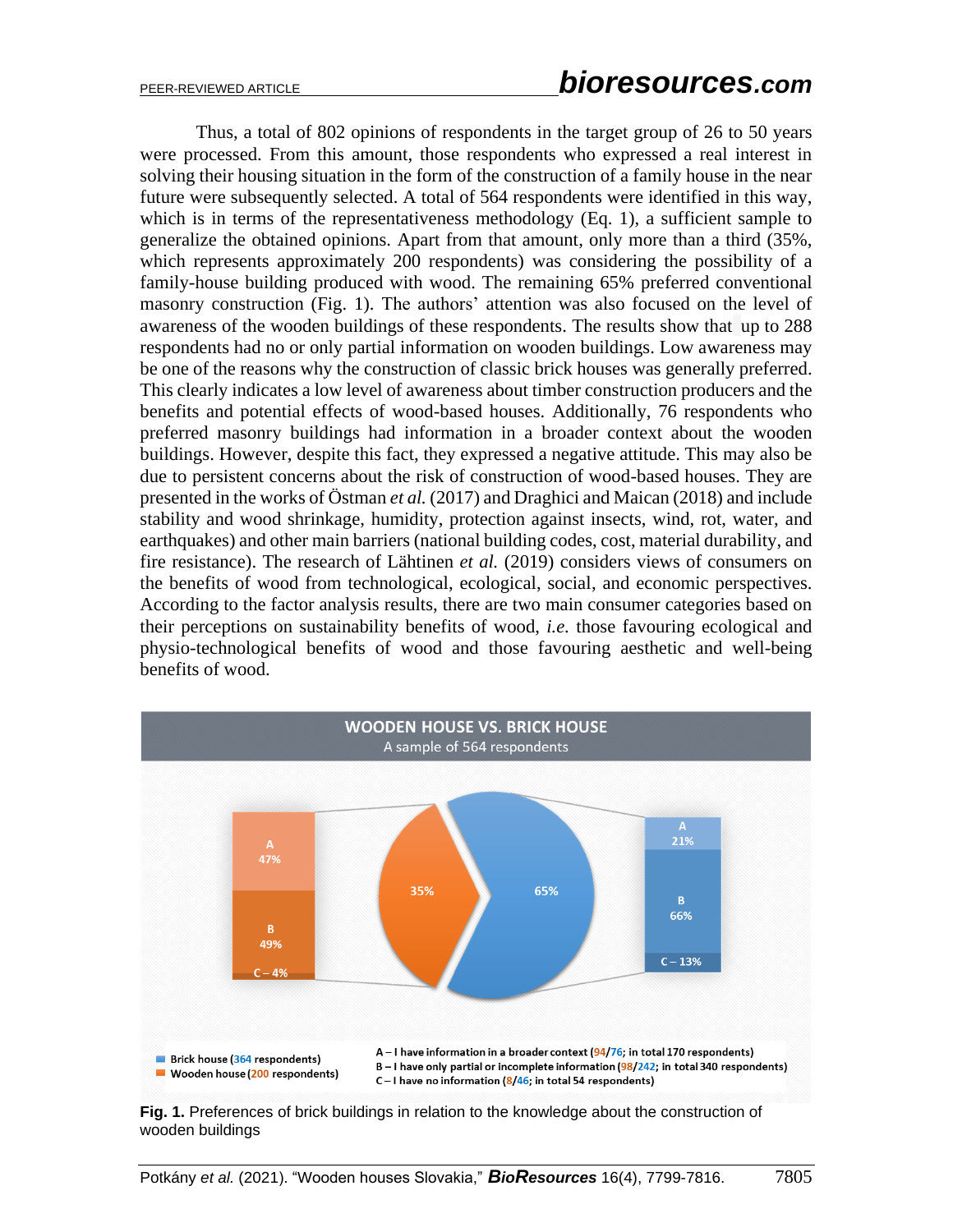Information was considered relative to the basic characteristics of the customer's profile type and the technical conditions of the reference building, with the definition of economic ideas of financing to be relatively important and interesting in the results of the survey. The results of the survey, by analyzing specific questions, define the type of the customer´s profile as follows: family with at least one child, aged from 26 to 50 years, with a university education, living in a block of flats or at their parents' home, with a net household income at the level of  $\epsilon$  1,200 to  $\epsilon$  2,000/month with an investment plan in the range of  $\epsilon$  75,000 to  $\epsilon$  100,000 considering the co-financing share of 50%. Table 4 presents the technical conditions of a reference building with the relative share of preferences according to results of questionnaire survey. This information could become the basis for addressing the target group of customers for future purchases from the perspective of Slovak producers of wooden buildings.

|                          |                                         | <b>Preference</b> |
|--------------------------|-----------------------------------------|-------------------|
| <b>Type of Building</b>  | Bungalow (without/with cellar)          | 70.37%            |
| <b>Type of Structure</b> | Platform-frame construction             | 39.01%            |
| <b>Usable Floor Area</b> | 101 to 120 $\rm m^2$                    | 31.56%            |
| <b>Number of Rooms</b>   | 4 to 5                                  | 82.27%            |
| <b>Type of Roof</b>      | Gable                                   | 47.09%            |
| <b>Type of Windows</b>   | Wooden                                  | 47.16%            |
| <b>Type of Heating</b>   | Solid fuel boiler in combination with a | 10.37%/8.89%      |
|                          | solar system or a gas condensing boiler |                   |

| Table 4. Technical Conditions of Reference Building for a Future Purchase |  |  |  |  |  |
|---------------------------------------------------------------------------|--|--|--|--|--|
|---------------------------------------------------------------------------|--|--|--|--|--|

The construction of a family house currently requires a relatively large amount of funds. An investment of this nature represents a significant intervention in the household budget and must therefore take into account the need to invest not only in construction, operation, and maintenance, but also in the maturity of the loan. Marszal and Heiselberg (2011), Gerlach-Kristen and Merola (2019), and Yusof and Jamaluddin (2018) dealt in their works with the structure of costs, divided into investment, financial, operational, and other cost related to housing.

The first dependence was the analysis of household income in relation to the amount of investment of a family-house construction. Based on the analysis of the offers of Slovak producers of wooden constructions, it is possible to consider the need for building funds in the amount of more than  $\epsilon$  70,000. The amount of the initial investment depends on the degree of completion of the building, the usable floor area, and the selected structure. Within the classification option, respondents were offered various answer options ranging from  $\epsilon$  50,000 and more. The available options were understood as the total value of the investment, *i.e.*, also with the possibility of drawing a loan. For this reason, the possibility of funding at a level of less than  $\epsilon$  50,000 was considered to be unrealistic or a misinterpretation of the explanation of the substance of the issue. Data of contingency presented in Table 5 shows a two-dimensional distribution of the sample of respondents regarding net household income and the idea of the amount of investment. Based on the results of the Chi-square test (Table 6), there was a significant dependence between the monitored traits ( $p = 0.000$ ) and the amount of household income that affects the amount of the investment idea. The value of the contingency coefficient of size 0.51 informs the work about a medium-strong dependence. Therefore, it was confirmed that the monthly household income affects the amount that potential customers are willing to invest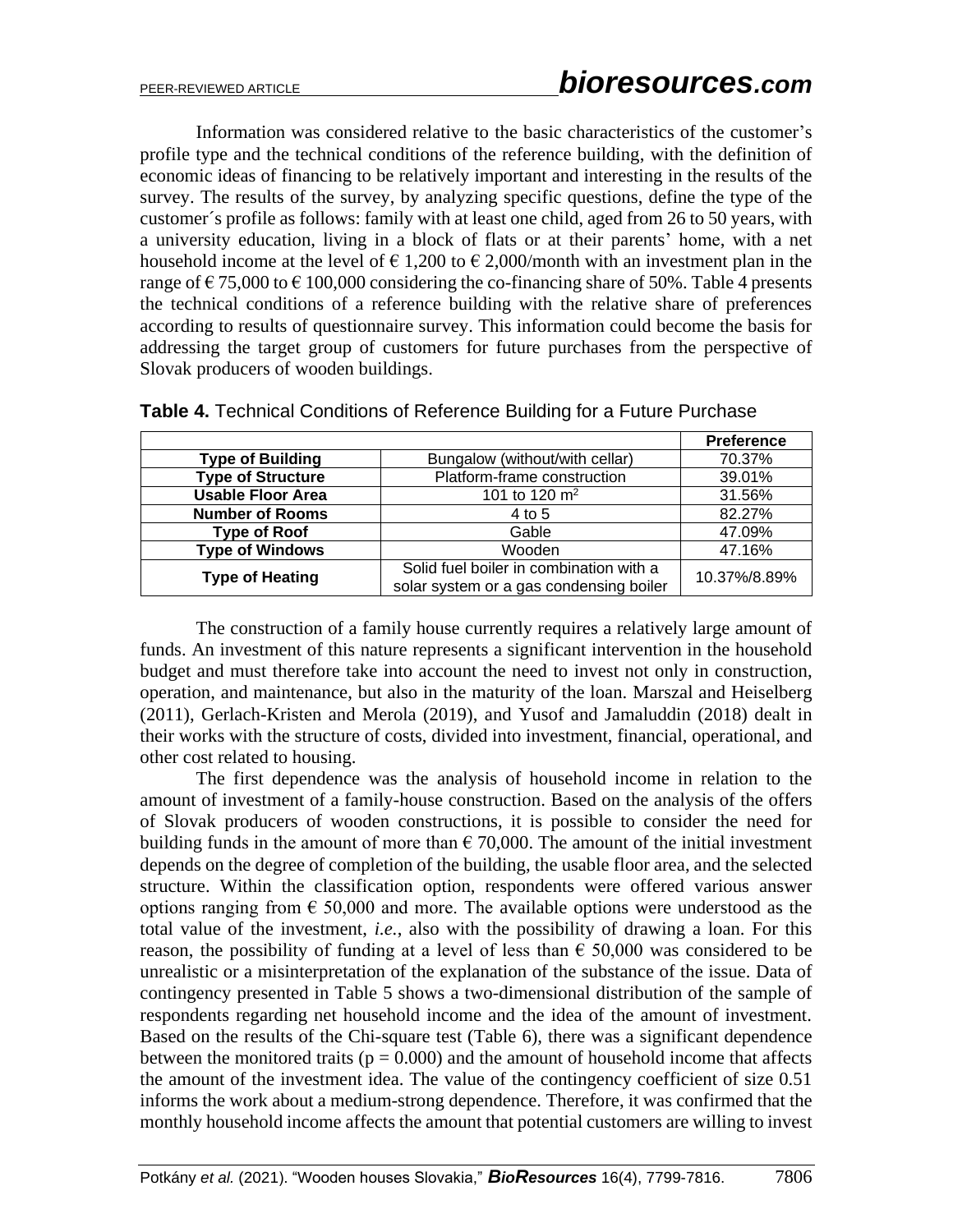in the construction of a house. Slovak customers preferred mostly the amount of investment in the range from  $\epsilon$  75,000 to  $\epsilon$  100,000 (34.75%) and subsequently in the range from  $\epsilon$ 100,000 to  $\epsilon$  125,000 (20.92%). In this context, it is necessary to consider the amount of income, the level of which would be sufficient to cover the living cost as well as the future total cost for operation of the family house, together with a certain amount of loan repayment. With an investment of  $\epsilon$  110,000 with a model example of 50% co-financing, under the current conditions of mortgage loans in Slovakia, it is possible to assume a monthly payment of  $\epsilon$  212, at an interest rate of 1.2% per annum, 3-year fixation period, and repayment period of 25 years (Actual hypo calculator of Slovenská Sporitelna, https://www.slsp.sk/en/calculators). At the same time, it is necessary to consider the need to cover the operating costs of the construction and a certain reserve fund for repairs and maintenance. Smith (2013) and Potkány and Škultétyová (2020) dedicated to this issue the evaluation of the affordability of wooden buildings. Based on this fact, for a net household income below the level of  $\epsilon$  1,200, it will be difficult or even impossible to realize such an amount of investment. Approximately 30% of respondents (in Table 5 the values are marked with the symbol \*) can be included in this category. Thus, this share shows a certain disproportion of unrealistic ideas of potential customers.

| <b>Contingency Table</b>   | <b>Less</b><br>Than €<br>50,000 | From $\epsilon$<br>50,000 to<br>75,000 | From $\epsilon$<br>75,000 to<br>100,000 | From $\epsilon$<br>100,000<br>to<br>125,000 | <b>More</b><br>Than €<br>125,000 | Line<br><b>Frequencies</b> |
|----------------------------|---------------------------------|----------------------------------------|-----------------------------------------|---------------------------------------------|----------------------------------|----------------------------|
| Less Than € 600            | $1.42\%$ <sup>*</sup>           | $1.77\%$ <sup>*</sup>                  | $0.35\%$ *                              | $0.00\%$ <sup>*</sup>                       | $0.35\%$ *                       | 3.90%                      |
| € 601 to 800               | $1.42\%$ <sup>*</sup>           | $3.55\%$ *                             | $2.48\%$ <sup>*</sup>                   | $2.13\%$ *                                  | $0.35\%$ *                       | 9.93%                      |
| € 801 to 1,000             | 1.77%                           | 3.90%                                  | $6.38\%$ *                              | $0.71\%$ <sup>*</sup>                       | $0.00\%$ <sup>*</sup>            | 12.77%                     |
| €1,001 to 1,200            | $0.00\%$                        | 7.09%                                  | $6.03\%$ *                              | $2.48\%$ <sup>*</sup>                       | $0.71\%$ <sup>*</sup>            | 16.31%                     |
| €1,201 to 1,500            | 1.06%                           | 4.61%                                  | 8.51%                                   | 3.55%                                       | 2.48%                            | 20.21%                     |
| € 1,501 to 2,000           | 1.42%                           | 1.42%                                  | 8.16%                                   | 7.45%                                       | 3.19%                            | 21.63%                     |
| More than $\epsilon$ 2,000 | 0.35%                           | 1.42%                                  | 2.84%                                   | 4.61%                                       | 6.03%                            | 15.25%                     |
| <b>Column Frequencies</b>  | 7.45%                           | 23.76%                                 | 34.75%                                  | 20.92%                                      | 13.12%                           | 100.00%                    |

**Table 5.** Net Household Income *vs.* Investment Amount into the Construction of a Family House

**Table 6.** Chi-square Test for Dependence of Household Income *vs.* Investment Amount

|                                  | <b>Chi-square</b><br>Test | Degree of<br><b>Freedom</b> | p-Value | Contingency<br><b>Coefficient</b> |
|----------------------------------|---------------------------|-----------------------------|---------|-----------------------------------|
| <b>Pearson's Chi-square Test</b> | 203.17                    | $df = 24$                   | 0.000   | 0.51                              |

Of course, the decisive factor in the amount of expenses is the family size (including childrens) in general. Based on the data in Fig. 2, which presents the marital status and the family size depending on the amount of net income, it is possible to state that in a given target group, a family relationship with children with an income level higher than  $\epsilon$  1,200 (202 respondents in total) predominates. A similar amount of income is also reported in families without children but in a lower absolute number (a total of 60 respondents). For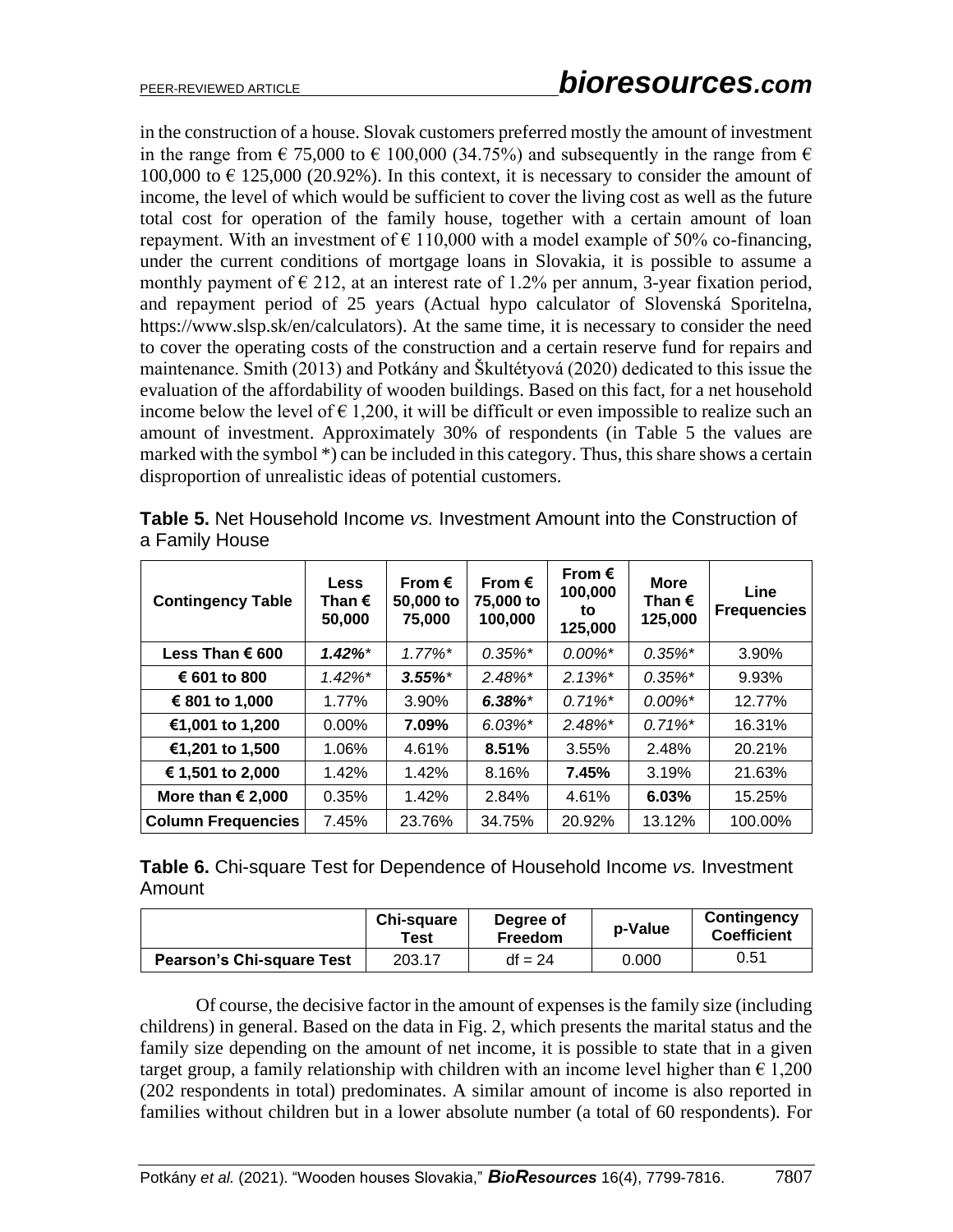single investors, the highest numbers are recorded at income levels from  $\epsilon$  600 to  $\epsilon$  1,200. In this category, there was reported the greatest assumption of the occurrence of the mentioned disproportions, because such an amount of income is insufficient for the investment.



**Fig. 2.** Monthly household income in relation to the household type

One of the essential criteria that the investor considers when building a family house is the requirement for the size of the usable floor area. It is the sum of all floor areas of the house. Projecting the required area into real space can be demanding for a potential customer. It is logical that with the growing idea of the need for usable floor area, the investment plan should also be realistic. Based on the current conditions of the energy efficiency of buildings, it is necessary that the house meets the energy certificate in the category of primary energy class "A0". This is set by the decree on energy efficiency in buildings at 54 kWh/  $(m^2.a)$  (Decree No. 364/2012). If starting again from the experience and price offers of Slovak producers of wooden buildings, then to meet the mentioned conditions, it is necessary to count with a purchase price of  $\epsilon$  700 to  $\epsilon$  1,000 per m<sup>2</sup> of usable floor area depending on the degree of completion, selected construction, and requirements of the investor.

The contingency table (Table 7) presents the two-dimensional distribution of the examined sample based on the described variables (the amount of investment and the idea of the usable floor area of a family house). The results of testing the dependencies (Table 8) manifest that the given dependence was significant ( $p = 0.000$ ), and the contingency was medium strong. The value of the contingency coefficient was 0.51. In a more detailed examination of the observed dependence on the basis of the highest absolute values of residual frequencies (whose exact absolute values are not as important as their position in the contingency table - highlighted by bold), the authors can generally state that the idea of the target group of the required usable floor area grows proportionally with the amount of investment. The group indicating the amount of investment at the level of less than  $\epsilon$  50,000 is perceived as problematic group, which has unrealistic ideas in the context of the usable floor area requirement. However, a similar situation occurred in the group of respondents with an investment of up to  $\epsilon$  75,000 (or up to  $\epsilon$  100,000), where there was a high risk that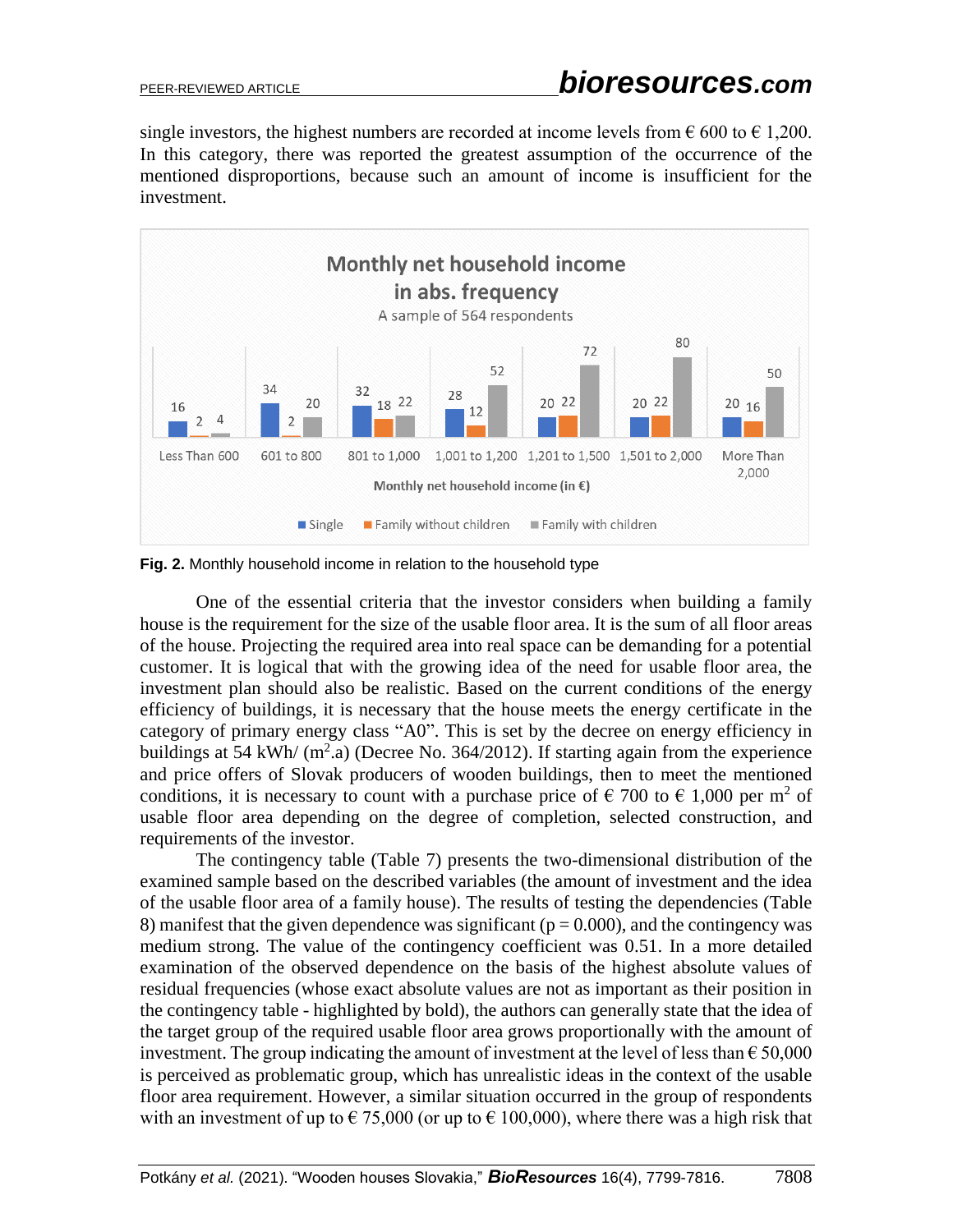their idea of a usable floor area of 121  $m^2$  and more (or 151  $m^2$  and more) was unfeasible under the given conditions. These respondents, representing a share of 25%, show a certain disproportion in their opinions (in Table 7 the values are marked with the symbol \*).

| <b>Contingency Table</b>  | Up to<br>$85 \text{ m}^2$ | 86 to<br>100 $m2$ | 101 to<br>120 $m2$ | 121 to<br>150 $m2$ | 151 to<br>$200 \; \text{m}^2$ | Over<br>$200 \; \text{m}^2$ | Line<br>Frequenci<br>es. |
|---------------------------|---------------------------|-------------------|--------------------|--------------------|-------------------------------|-----------------------------|--------------------------|
| Less Than € 50,000        | 1.77%                     | $2.13\%$ *        | $2.48\%$ *         | $0.71\%$ *         | $0.35\%$ *                    | $0.00\%$ *                  | 7.45%                    |
| € 50,000 to 75,000        | 2.48%                     | 7.09%             | 6.38%*             | 6.38%*             | $0.71\%$ *                    | $0.71\%$ *                  | 23.76%                   |
| € 75,000 to 100,000       | 0.71%                     | 6.38%             | 14.18%             | 10.28%             | 2.84%*                        | $0.35\%$ *                  | 34.75%                   |
| € 100,000 to 125,000      | $0.00\%$                  | 2.13%             | 6.74%              | 8.51%              | 2.84%                         | $0.71\%$ *                  | 20.92%                   |
| More Than € 125,000       | $0.00\%$                  | 0.35%             | 1.77%              | 3.90%              | 4.61%                         | 2.48%                       | 13.12%                   |
| <b>Column Frequencies</b> | 4.96%                     | 18.09%            | 31.56%             | 29.78%             | 11.35%                        | 4.26%                       | 100.00%                  |

**Table 7.** Investment Amount *vs.* Idea About Usable Floor Area

**Table 8.** Chi-square Test for Dependence of Investment Amount *vs.* Idea About Usable Floor Area

|                                  | Chi-square<br>Test | Degree of<br>Freedom | p-Value | Contingency<br><b>Coefficient</b> |
|----------------------------------|--------------------|----------------------|---------|-----------------------------------|
| <b>Pearson's Chi-square Test</b> | 196.22             | $df = 20$            | 0.000   | 0.51                              |

Within the testing of other dependencies, the authors focused on examining the relationship between the investment and the degree of completion of the construction. From the point of view of finalization of construction work, it is possible to consider the degree of completion of the house with walls and roof construction, the house without fixtures, and a complete house with the alternative of construction of the base plate by a supplier or on its own. It is clear that with a higher degree of completion, it is necessary to consider the increasing amount of investment. The measured data through relative frequencies in a contingency table are presented in Table 9. The results of testing (Table 10) show that the amount of investment statistically significantly ( $p = 0.000$ ) affects the consideration of potential customers about the degree of completion of the family house. However, based on the value of the contingency coefficient (0.28), it is possible to state a weak degree of dependence. Based on the analysis of residual frequencies (bold text in Table 7), it can be seen that there were possible disproportions in the group of customers willing to invest less than  $\epsilon$  50,000, who have the same ideas as the customers who intend to invest from  $\epsilon$ 100,000 to  $\epsilon$  125,000 in the turnkey completion phase (in Table 9 the values are marked with the symbol \*). Such an idea is basically unrealistic, as well as the idea of the phase house without fixtures. Nevertheless, for all analyzed customer groups, it is important to supplement the usable floor area data to the completion phase. The given dependencies are presented for the target group with the investment plan from 50,000 to  $\epsilon$  75,000 (Fig. 3). The authors' point of view sees possible disproportions when considering the degree of completion of the complete house with the requirement of a usable floor area higher than 101 m<sup>2</sup>, as well as the phase of the house with walls and roof construction from 121 m<sup>2</sup>. This disproportion was presented by a relatively small proportion of respondents at the level of 5%.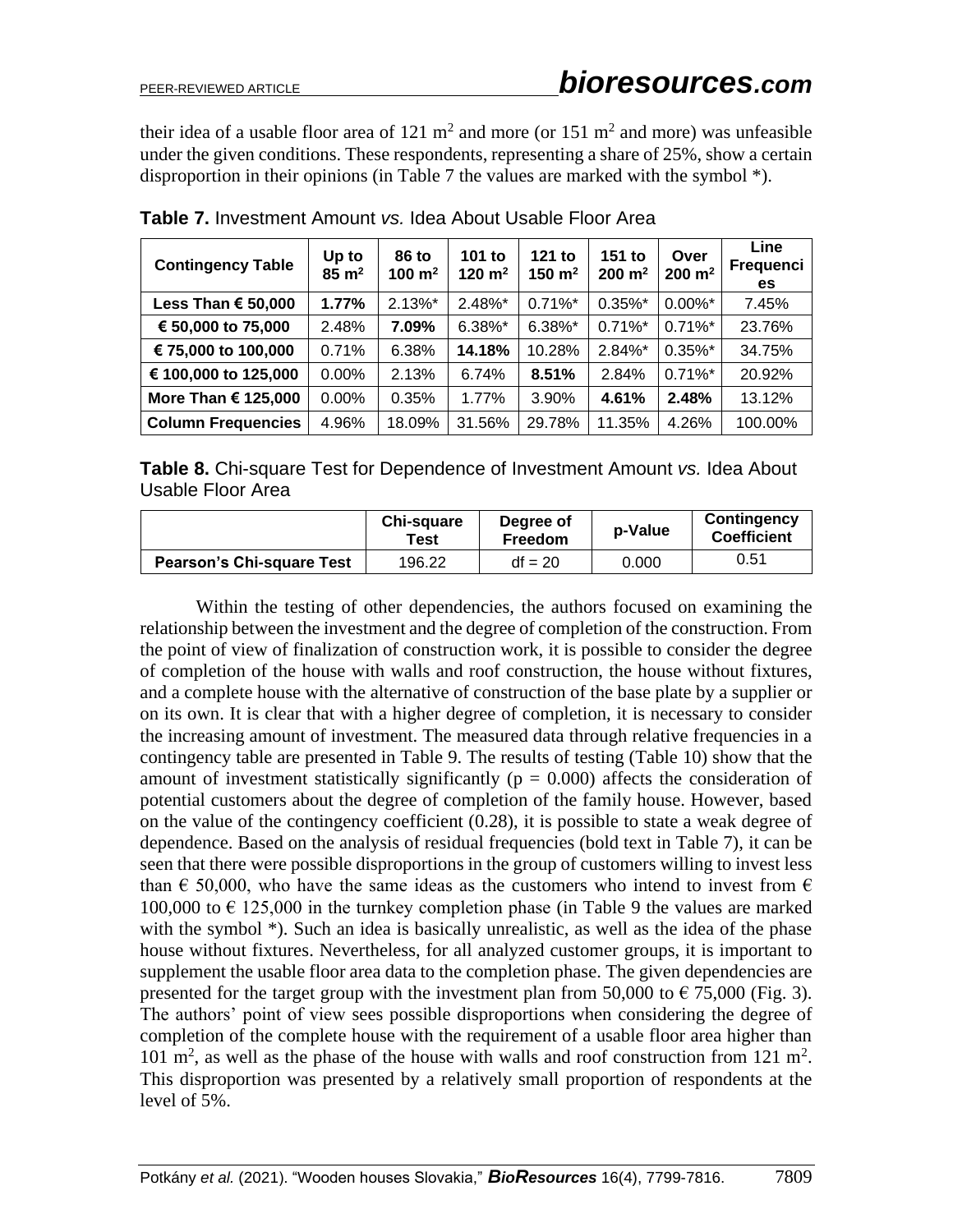| <b>Contingency Table</b>     | <b>House</b><br><b>With</b><br><b>Walls</b><br>and Roof | <b>House</b><br>Without<br><b>Fixture</b> | <b>Turnkey</b><br><b>House</b><br><b>Without Base</b><br><b>Plate</b> | <b>Turnkey</b><br><b>House with</b><br><b>Base Plate</b> | Line<br><b>Frequencies</b> |
|------------------------------|---------------------------------------------------------|-------------------------------------------|-----------------------------------------------------------------------|----------------------------------------------------------|----------------------------|
| Less Than € 50,000           | 1.06%                                                   | $2.13\%$ *                                | $2.84\%$ *                                                            | $1.42\%$ *                                               | 7.45%                      |
| € 50,000 to 75,000           | 3.90%                                                   | 10.64%                                    | 5.32%                                                                 | 3.90%                                                    | 23.76%                     |
| € 75,000 to 100,000          | 4.61%                                                   | 15.96%                                    | 6.38%                                                                 | 7.80%                                                    | 34.75%                     |
| € 100,000 to 125,000         | 2.13%                                                   | 6.38%                                     | 2.84%                                                                 | 9.57%                                                    | 20.92%                     |
| More Than $\epsilon$ 125,000 | 0.71%                                                   | 4.26%                                     | 3.54%                                                                 | 4.61%                                                    | 13.12%                     |
| <b>Column Frequencies</b>    | 12.41%                                                  | 39.37%                                    | 20.92%                                                                | 27.30%                                                   | 100.00%                    |

**Table 9.** Investment Amount *vs.* Degree of Completion of the Construction

**Table 10.** Chi-square Test for the Dependence of the Investment Amount *vs.* Degree of Completion of the Construction

|                                  | Chi-square<br>Test | Degree of<br>Freedom | p-Value | Contingency<br><b>Coefficient</b> |
|----------------------------------|--------------------|----------------------|---------|-----------------------------------|
| <b>Pearson's Chi-square Test</b> | 48.99              | $df = 12$            | 0.000   | 0.28                              |



**Fig. 3.** Idea of usable floor area and degree of completion of the construction

In the context of solving the layout of a family house, the potential customer is limited by the chosen usable floor area. When building a small family house up to 85  $m^2$ , the investor cannot consider a big number of rooms, because a certain living comfort must be kept. That is why the last tested dependence was the relationship between the size of the usable floor area and the number of rooms. The two-dimensional distribution of the sample set is presented in Table 11. Within the respondents, the consideration of five rooms in the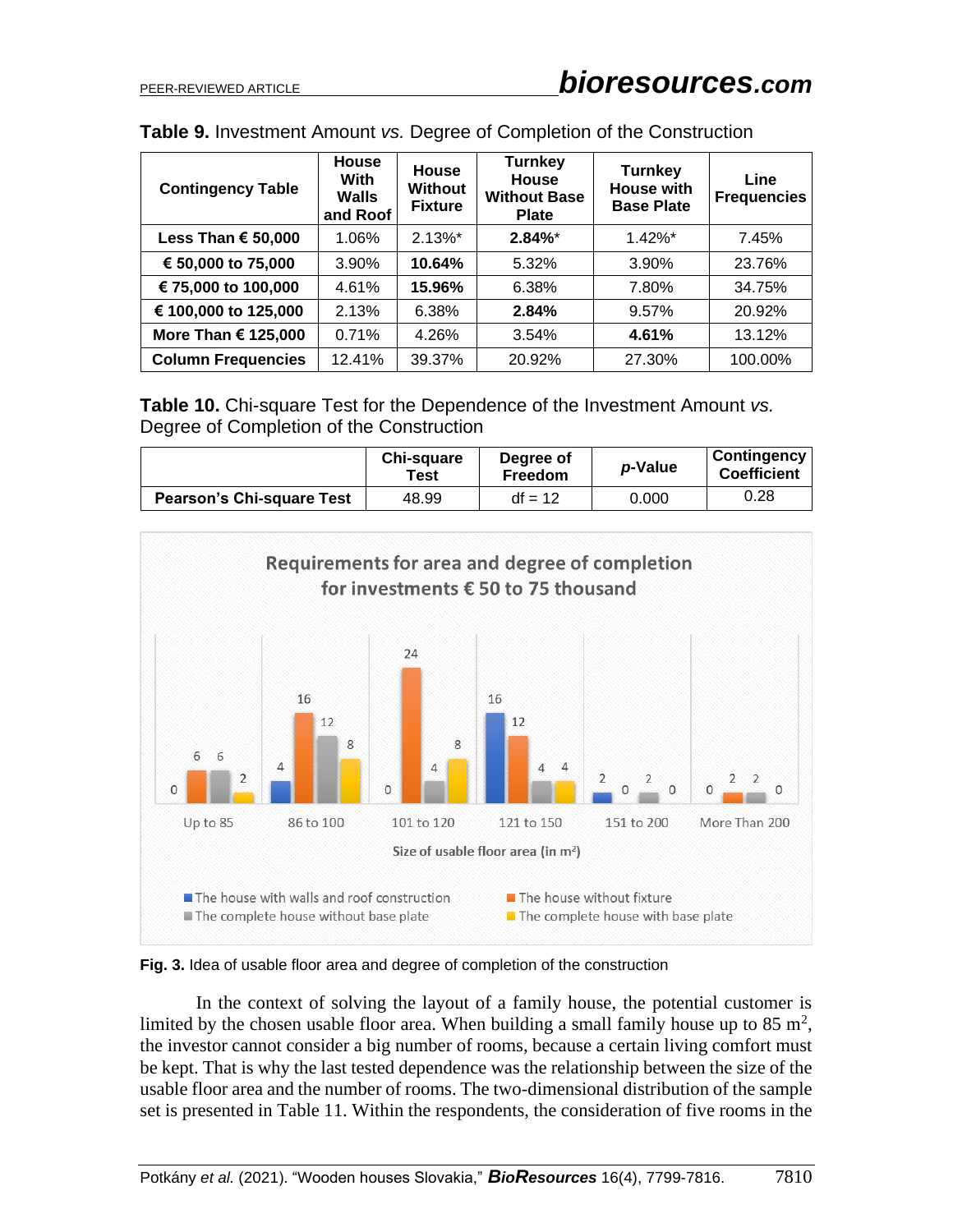category up to  $100 \text{ m}^2$  for the total house usable floor area is unrealistic, similarly to the disproportion of 4 rooms at the area above 200  $m^2$ . Based on the results of the Person's chi-square test (Table 12), the dependence of the observed traits is statistically significant  $(p = 0.000)$ . This is a medium-strong contingency. The value of the contingency coefficient is 0.62 (Table 12). From the absolute highest values of residual frequencies (cells of the contingency Table 11 with bold text), it can be stated that customers with a usable floor area of up to 85 m<sup>2</sup> (or up to 100 m<sup>2</sup>) most often consider three rooms. For others, it is possible to state a high rate of realistic requirements for the total house usable floor area and the number of rooms. The ideas of customers at the level of 86 to 100  $m<sup>2</sup>$  are connected with 4 rooms. Customers at the level of 101 to 200  $m<sup>2</sup>$  tend to imagine 5 rooms. Customers with the area over 200  $m^2$  require more than 5 rooms. In general, customers' opinions about the number of rooms depending on the usable floor area are realistic (in Table 11 the unrealistic values are marked with the symbol \*).

| <b>Contingency Table</b>  | 3 Rooms  | 4 Rooms               | 5 Rooms    | More Than 5<br><b>Rooms</b> | Line<br><b>Frequencies</b> |
|---------------------------|----------|-----------------------|------------|-----------------------------|----------------------------|
| Up to 85 $m2$             | 3.19%    | 1.42%                 | $0.35\%$ * | $0.00\%$                    | 4.96%                      |
| 86 to 100 $m^2$           | 4.61%    | 9.93%                 | $3.55\%$ * | $0.00\%$                    | 18.09%                     |
| 101 to 120 $m2$           | 1.77%    | 20.92%                | 8.51%      | 0.35%                       | 31.56%                     |
| 121 to 150 $m2$           | 0.35%    | 11.70%                | 14.89%     | 2.84%                       | 29.78%                     |
| 151 to 200 $m2$           | $0.00\%$ | 1.77%                 | 7.80%      | $1.77\%$                    | 11.35%                     |
| Over 200 $m2$             | $0.00\%$ | $0.71\%$ <sup>*</sup> | 0.71%      | 2.84%                       | 4.26%                      |
| <b>Column Frequencies</b> | 9.93%    | 46.45%                | 35.82%     | 7.80%                       | 100.00%                    |

**Table 11.** Idea of Total House Usable Floor Area *vs.* Number of Rooms

**Table 12.** Chi-square Test for the Dependence of the Usable Floor Area *vs.* Number of Rooms

|                                  | <b>Chi-square</b><br>Test | Degree of<br>Freedom | p-Value | Contingency<br><b>Coefficient</b> |
|----------------------------------|---------------------------|----------------------|---------|-----------------------------------|
| <b>Pearson's Chi-square Test</b> | 352.95                    | $df = 15$            | 0.000   | 0.62                              |

# **CONCLUSIONS**

- 1. The type profile of the potential customers interested in wooden construction is a family with at least one child, aged from 26 to 50 years, with a university degree, living in a apartment flat or at their parents' home, with a net monthly household income at the level of  $\epsilon$  1,200 to  $\epsilon$  2,000 with an investment in the range of  $\epsilon$  75,000 to  $\epsilon$  100,000, considering a 50% co-financing share.
- 2. The conditions of the reference building can be summarized in the prevailing notions of the house in the design of bungalows with a usable area of 101 to 120  $m^2$ , 4 to 5 rooms, gable roof, and wooden windows. Regarding wooden construction, the preferred type of construction is a platforme-frame construction. In terms of heating solution, a combination gas condensing boiler, and solid fuel boiler is considered.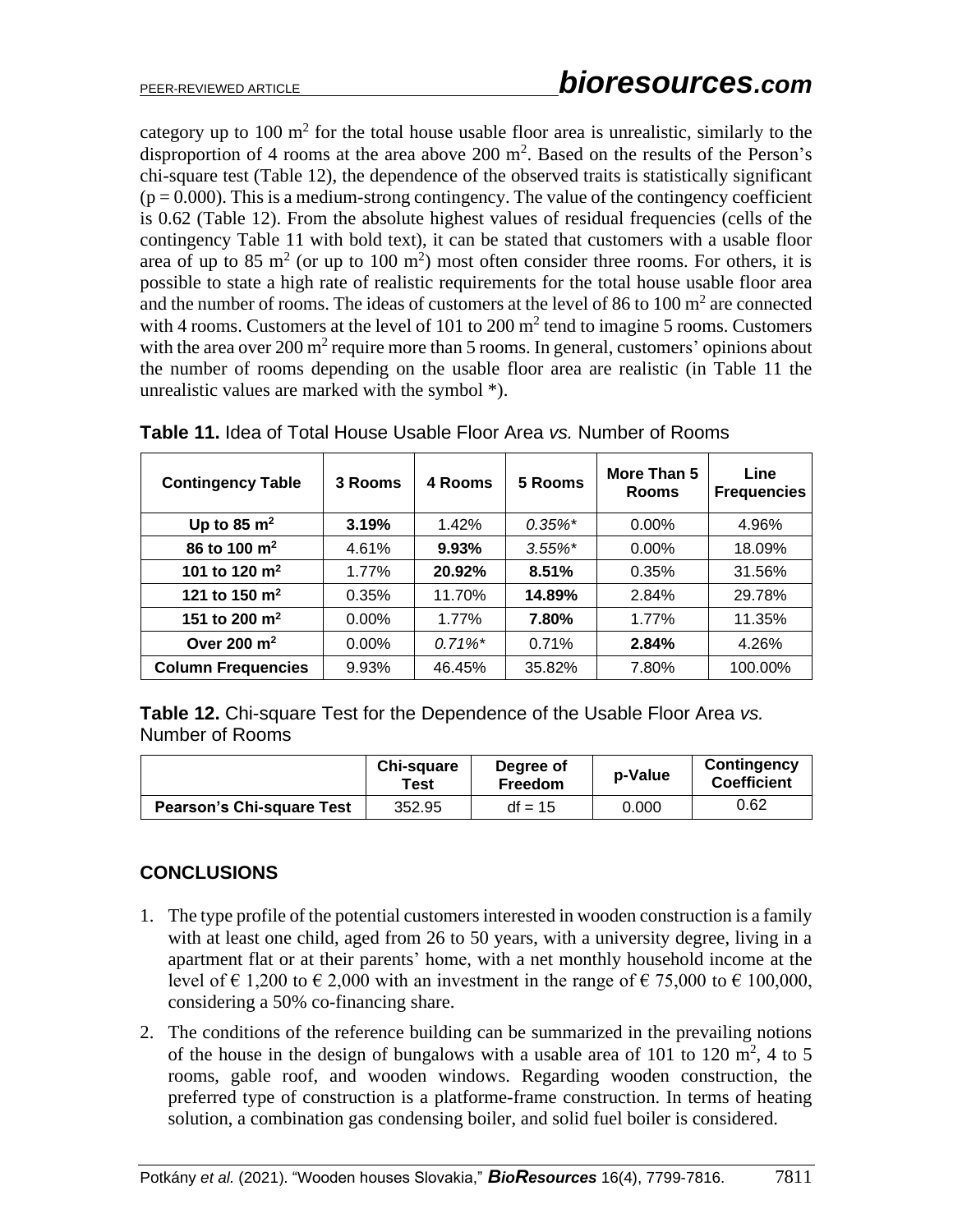- 3. The results of the survey on a sample of respondents representing the target group confirmed that there are significant dependencies between the idea of the amount of investment and the examined traits (household income, usable floor area, degree of building completion, and the idea of the number of rooms). The valid conclusion is that potential customers can realistically consider the relationships between the examined variables, which are the basis for the successful realization of their plans to build a family house. Nevertheless, the authors pointed out several disproportions in the research, which could disrupt the construction process, either at the beginning or during it. The highest level of disproportions was found in the dependence between the amount of investment and net household income, the amount of investment and usable floor area, where 30 or 25% of respondents presented disproportionality.
- 4. This paper provides an information database for raising awareness of the issue, revealing a certain level of disproportions but also the level of knowledge of customer preferences for Slovak timber construction producers. The authors' presented information could become a starting point for targeted marketing support for the construction of wooden buildings, but in a coordinated form, the progress of which is currently absent on the market. It can be stated with certainty that the potential for market growth in Slovakia exists. This statement is confirmed by the results of the survey concerning the interest in the construction of wood-based houses among Slovak customers and also the progressively increasing year-on-year share of wooden buildings in comparison with classic masonry buildings. Exploiting this potential would significantly help the wood processing sector to contribute to the growth of added value and utilization of domestic sources of renewable raw materials. The results of this survey could also be a starting point for comparison in studies focused on customer preferences.

# **ACKNOWLEDGEMENTS**

This research was supported by projects APVV-18-0520 "Innovative Methods for Analyzing the Performance of Wood and Forestry Complex Using the Principles of Green Growth" and project KEGA 005TU Z-4/2020 "Economics, Management and Enterprising in Wood Industry Companies - University Textbooks with the Support of Visualization in Virtual Space". This publication also resultsfrom the project implementation: "Progressive Research of Performance Properties of Wood-based Materials and Products (LignoPro)," ITMS 313011T720 supported by the Operational Programme Integrated Infrastructure (OPII) funded by the ERDF.

# **REFERENCES CITED**

ASB (Architektúra/Stavebníctvo/Biznis)(2018). "Konferencia Drevo v modernej architecture [Conference wood in modern architecture]," (https://www.asb.sk/architektura/rodinne-domy-architektura/drevostavby/ konferencia-drevo-v-modernej-architekture), Accessed 15 Sep 2020.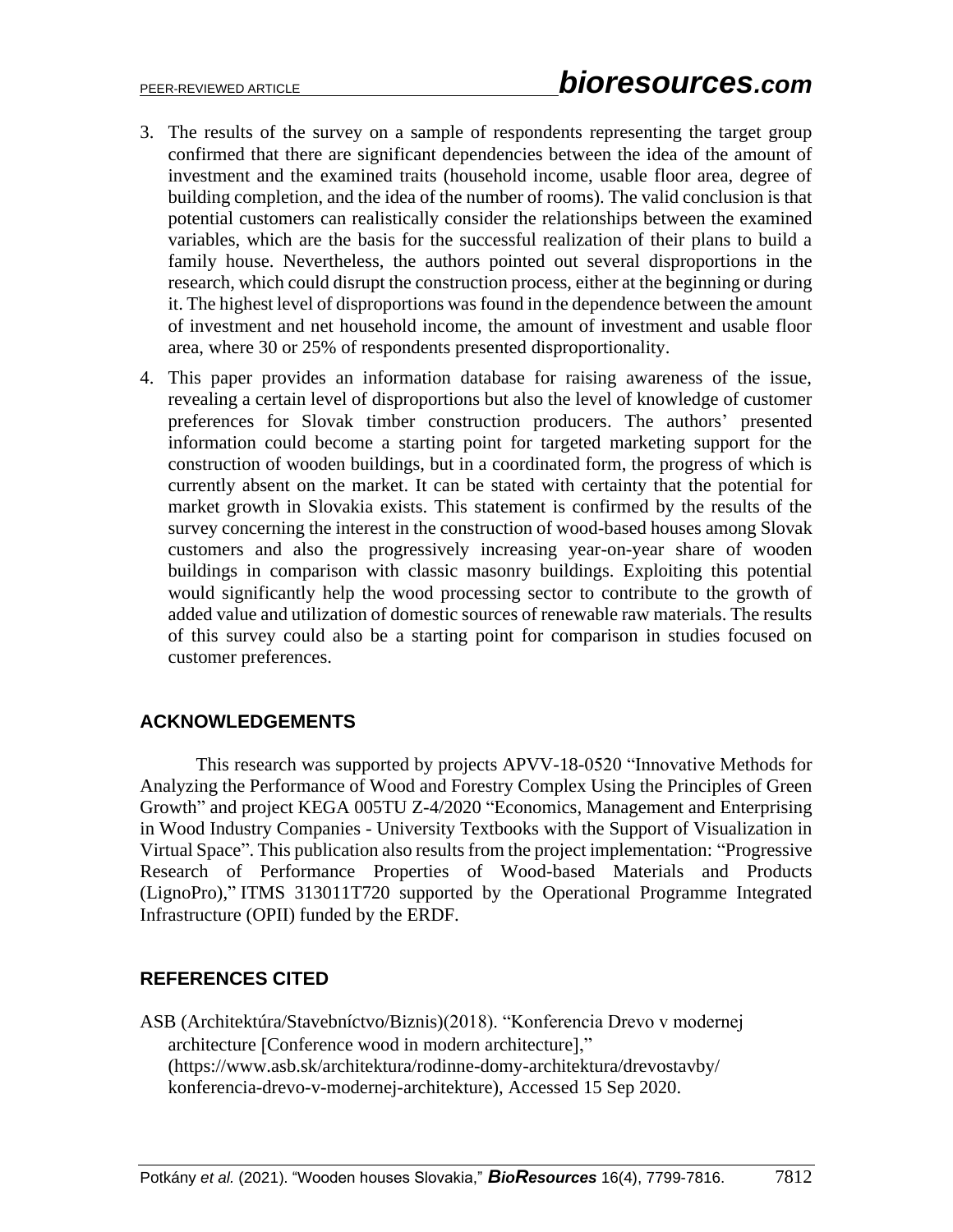- Búryová, D., and Sedlák, P. (2016). "Wood log house Comprehensive thermal prediction and energy consumption quantification," in: *Proceedings of 9 th International Scientific Conference WoodEMA 2016*, Zagreb, Croatia, pp. 157-165.
- Charvat, M., and Voracek, J. (2012). "Role of knowledge in joint web design and business modelling processes," in: *Proceedings of 7th International Forum on Knowledge Asset Dynamics (IFKAD)/ 5th Knowledge Cities World Summit (KCWS)*, Matera, Italy, pp. 1219-1231.
- Corduban, C. G., Dumitrascu, A. I., Hapurne, T., Nica, R. M., and Gheban, C. (2017). "Innovative wooden platform framing structure for a near-zero energy house," *Proceedings of 17th International Multidisciplinary Scientific GeoConference SGEM 2017* 17(62), 223-230. DOI: 10.5593/sgem2017/62/S26.029
- Dara, C., Hachem-Vermette, C., and Assefa, G. (2019). "Life cycle assessment and life cycle costing of container-based single-family housing in Canada: A case study," *Building and Environment* 163, article ID 106332. DOI: 10.1016/j.buildenv.2019.106332
- De Araujo, V. A., Vasconcelos, J. S., Morales, E. A. M., Savi, A. F., Hindman, D. P., O'Brien, M. J., Negrão, J. H. J. O., Christoforo, A. L., Lahr, F. A. R., Juliana Cortez-Barbosa, J., *et al*. (2020). "Difficulties of wooden housing production sector in Brazil," *Wood Material Science & Engineering* 15(2), 87-96. DOI: 10.1080/17480272.2018.1484513
- De Araujo, V. A., Cortez-Barbosa, J., Gava, M., Garcia, J. N., Souza, A. J., Savi, A. F., Morales, E. A. M., Molina, J. C., Vasconcelos, J. S., Christoforo, A. L., *et al.* (2016). "Classification of wooden housing building systems," *BioResources* 11(3), 7889- 7901. DOI: 10.15376/biores.11.3.DeAraujo
- De Araujo, V. A., Morales, E. A. M., Cortez-Barbosa, J., Gava, M., and Garcia, J. N. (2019). "Public support for timber housing production in Brazil," *CERNE* 25(4). DOI: 10.1590/01047760201925042652
- De Araujo, V. A., Vasconcelos, J., Cortez-Barbosa, J., Morales, E., Christoforo, A., Gava, M., Lahr, F., and Garcia, J. (2020). "Wood consumption and fixations of carbon dioxide and carbon from timber housing techniques: A Brazilian panorama," *Energy and Buildings* 216, 109960. DOI: 10.1016/j.enbuild.2020.109960
- "Decree no. 364/2012 for the Act no. 555/2005 On the Energy Performance of buildings," <https://www.slov-lex.sk/pravne-predpisy/SK/ZZ/2012/364/> (4. april 2021).
- Draghici, G., and Maican, A. M. (2018). "Modern solutions for sustainable, environmentally friendly construction," in: *Proceedings of International Multidisciplinary Scientific Geoconference: SGEM*, Sofia, Bulgaria, pp. 593-600.
- Dwaikat, L. N., and Ali, K. N. (2018). "Green buildings life cycle cost analysis and life cycle budget development: Practical applications," *Journal of Building Engineering* 18, 303-311. DOI: 10.1016/j.jobe.2018.03.015
- Gerlach-Kristen, P., and Merola, R. (2019). "Consumption and credit constraints: A model and evidence from Ireland," *Empirical Economics* 57(6), 475-503. DOI: 10.1007/s00181-018-1461-4
- Gibler, K. M., and Tyvimaa, T. (2014). "The potential for consumer segmentation in the finnish housing market," *Journal of Consumer Affairs* 48(2), 351-379. DOI: 10.1111/joca.12037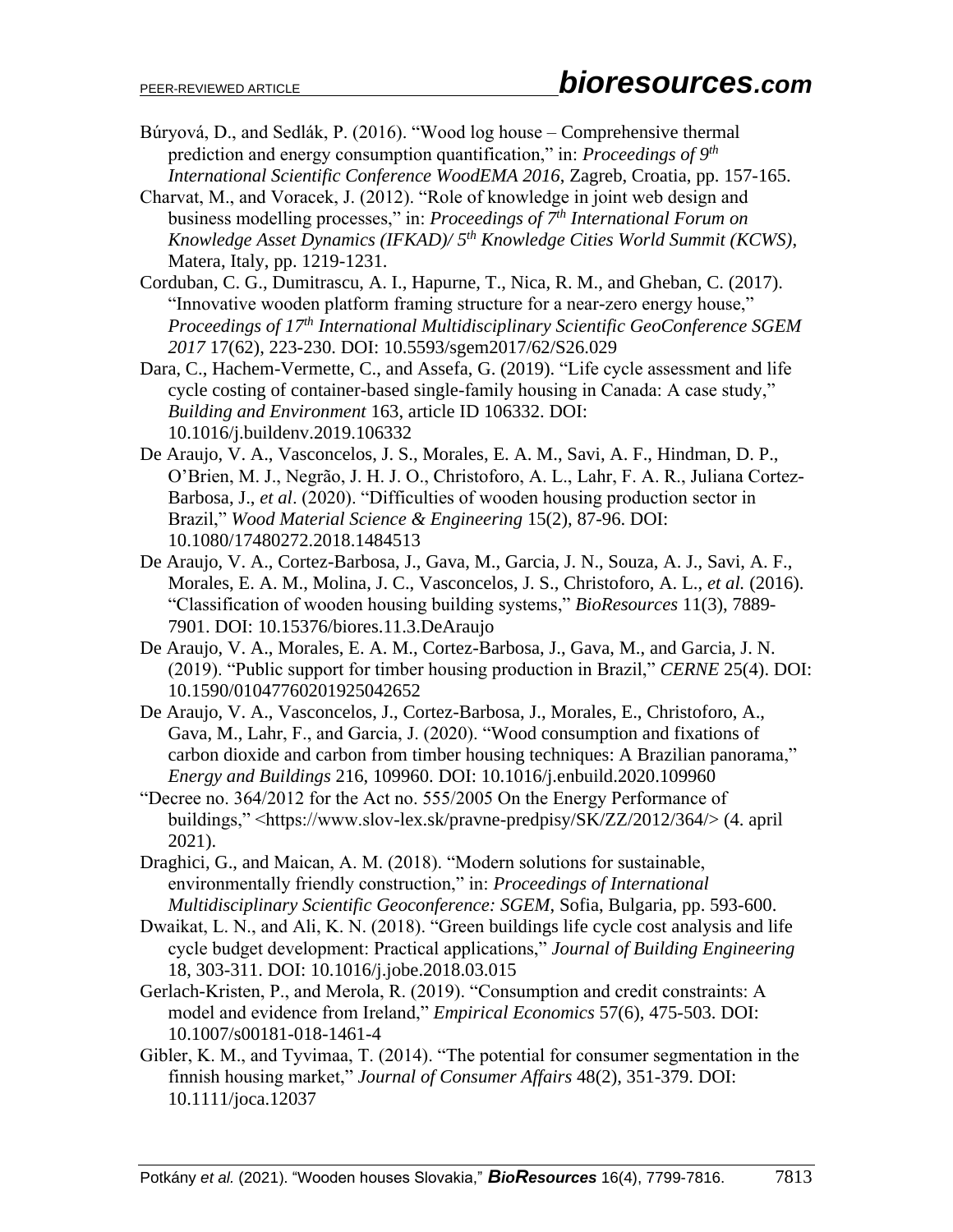- Gold, S., and Rubik, F. (2009). "Consumer affinity to wooden framehouses: A typology of German consumers," *International Journal of Environment and Sustainable Development* 8(1), 78-93. DOI: 10.1504 / IJESD.2009.023713
- Gosselin, A., Blanchet, P., Lehoux, N., and Cimon, Y. (2017). "Main motivations and bariers for using wood in multi-story and non-residental construction projects," *BioResources* 12(1), 546-570. DOI: 10.15376/biores.12.1.546-570
- Gustavsson, L., Haus, S., Lundblad, M., Lundström, A., Ortiz, C. A., Sathre, R., Le Truong, N., and Wikberg, P. E. (2017). "Climate change effects of forestry and substitution of carbon-intensive materials and fossil fuels," *Renewable and Sustainable Energy Reviews* 67, 612-624. DOI: 10.1016/j.rser.2016.09.056
- Illankoon, I. M. C. S., Tam, V. W. Y., and Le, K. N. (2020). "Life cycle cost analysis for green buildings," *Encyclopedia of Renewable and Sustainable Materials*, S. Hashmi and I. A. Choudhury (eds.), Elsevier, Amsterdam, Netherlands, pp. 489-499.
- Iwakiri, V. T., Trianoski, R., Razera, D. L., Iwakiri, S., and de Almendra Freitas, Jr., J. (2020). "Ecological boards molded from low-cost local wood particles for wall panel," *International Journal of Advanced Engineering Research and Science* 7(8), 232-240. DOI: 10.22161/ijaers.78.24
- Kaputa, V., Pirc Barčić, A., Maťová, H., and Motik, D. (2018). "Consumer preferences for wooden furniture in Croatia and Slovakia," *BioResources* 13(3), 6280-6299. DOI: 10.15376/biores.13.3.6280-6299
- Kohler, H. (1988). *Statistics for Business and Economics* (2<sup>nd</sup> Ed.), Scott, Foresman and Company: Glenview, London, England.
- Lähtinen, K., Harju, Ch., and Toppinen, A. (2019). "Consumers' perceptions on the properties of wood affecting their willingness to live in and prejudices against houses made of timber," *Wood Material Science & Engineering* 14(5), 325-331. DOI: 10.1080/17480272.2019.1615548
- Lenoch, J., and Hlaváčková, P. (2015). "Socio-economic characteristics of dissatisfied users of wood-based houses in the Czech Republic," *Procedia Economics and Finance* 34, 58-65. DOI: 10.1016/S2212-5671(15)01601-9
- Marszal, A. J., and Heiselberg, P. (2011). "Life cycle cost analysis of a multi-storey residential net zero energy building in Denmark," *Energy* 36(9), 5600-5609. DOI: 10.1016/j.energy.2011.07.010
- Mason, R. D., and Lind, D. A. (1990). *Statistical Techniques in Business and Economics*, IRWIN, Boston, MA, USA.
- Maťová, H., and Kaputa, V. (2018). "Attitudes of active and upcoming architects towards wood: The case study in Slovakia," *Acta Facultatis Xylologiae* 60(2), 197-207. DOI: 10.17423/afx.2018.60.2.19
- Mitterpach, J., Igaz, R., and Štefko, J. (2020). "Environmental evaluation of alternative wood-based external wall assembly," *Acta Facultatis Xylologiae* 61(2), 133-149. DOI: 10.17423/afx.2020.62.1.12
- Müller, A., Kolb, H., and Brunner, M. (2016). "Modern timber houses," in: *Lignocellulosic Fibers and Wood Handbook: Renewable Materials for Today's Environment,* M. N. Belgacem and A. Pizzi (eds.), John Wiley & Sons, Inc., Hoboken, NJ, USA pp. 595-610.
- Niemelä, T., Kosonen, R., and Jokisalo, J. (2017). "Cost-effectiveness of energy performance renovation measures in finnish brick apartment buildings," *Energy and Buildings* 137, 60-75. DOI: 10.1016/j.enbuild.2016.12.031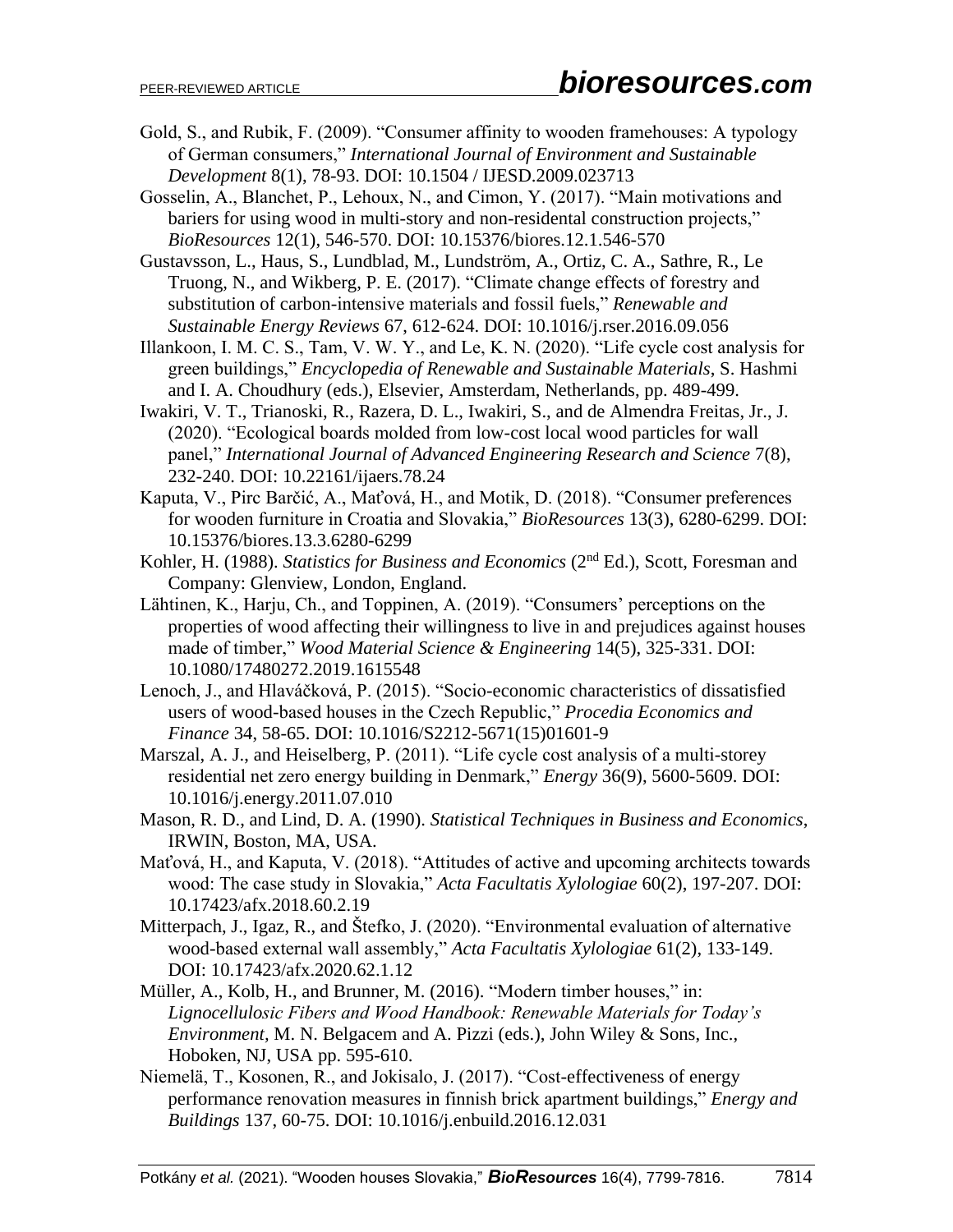- Östman, B., Brandon, D., and Frantzich, H. (2017). "Fire safety engineering in timber buildings," *Fire Safety Journal* 91, 11-20. DOI: 10.1016/j.firesaf.2017.05.002
- Potkány, M., and Škultétyová, M. (2020). "Comparison of the affordability assessment of reference wooden house of the Czech Republic and Slovak Republic," in: *Proceedings of 13th International Scientific Conference WoodEMA 2020*, Vinkovci, Croatia, pp. 227-231.
- Potkány, M., Debnár, M., and Škultétyová, M. (2019). "Life cycle cost analysis for reference prototype building in alternatives of silicate and wood-based structure," *Acta Facultatis Xylologiae* 61(2), 137-152. DOI: 10.17423/afx.2019.61.2.13
- Potkány, M., Gejdoš, M., and Debnár, M. (2018). "Sustainable innovation approach for wood quality evaluation in green business," *Sustainability* 10(9), article no. 2984. DOI: 10.3390/su10092984
- Schauerte, T. (2013). "Identifying product attributes for quality function deployment: Consumer perceptions in the case of wooden multi-storey houses," *Pro Ligno* 9(4), 773-779.
- Sedlák, P., Búryová, D., and Štefko, J. (2019). "Innovative design of the low-cost structural system for wood-based houses," in: *Proceedings of 12th International Scientific Conference WoodEMA 2019*, Sofia, Bulgaria, pp. 87-92.
- Škultétyová, M. (2019). "Výhody a nevýhody drevostavieb z pohľadu potenciálnych zákazníkov [Advantages and disadvantages of wooden builings from the view of potential customers," in: *Ekonomická Životaschopnost Lesnicko-dřevařského Sektoru v Novodobých Podmínkách Proceedings of Economic Viability of the Forestry and Timber Sector in Modern Conditions*, Křtiny, Czech Republic, pp. 173- 181.
- Sloup, R., Hušbauer, J., Jarský, V., Riedl, M., and Šišák, L. (2019). "Case study comparing the efficiency of wooden buildings with different energy standards," *BioResources* 14(2), 4236-4253. DOI: 10.15376/biores.14.2.4236-4253
- Smith, P. (2013). "Modelling housing affordability measurement through the incorporation of life cycle costs," *International Journal of Project Organisation and Management* 5(1-2), 111-126. DOI: 10.1504/IJPOM.2013.053157
- Štefko, J., Reinprecht, L., and Osvald, A. (2014). *Moderné Drevostavby: Prečo Stavať z Dreva od A po* Z *Modern Wooden Buildings. From A to Z Why to Build from Wood*, The JAGA GROUP, Bratislava, Slovakia.
- Su, S., Li, X., Zhu, Y., and Lin, B. (2017). "Dynamic LCA framework for environmental empact assessment of buildings," *Energy and Buildings* 149, 310-320. DOI: 10.1016/j.enbuild.2017.05.042
- Toppinen, A., Toivonen, R., Valkeapää, A., and Rämö, A-K. (2013). "Consumer perceptions of environmental and social sustainability of wood products in the Finnish market," *Scandinavian Journal of Forest Research* 28(8), 775-783. DOI: 10.1080/02827581.2013.824021
- Vašuta, T. (2019). "Drevo je opäť "in". Pozrite sa, ktoré stavby boli nominované na Drevostavbu Roka [Wood is again "in". See which buildings have been nominated for Wooden Building of the Year]," (https://reality.trend.sk/komercnenehnutelnosti/drevo-je-opat-in-pozrite-ktore-stavby-boli-nominovane-drevostavburoka), Accessed 04 Sep 2020.